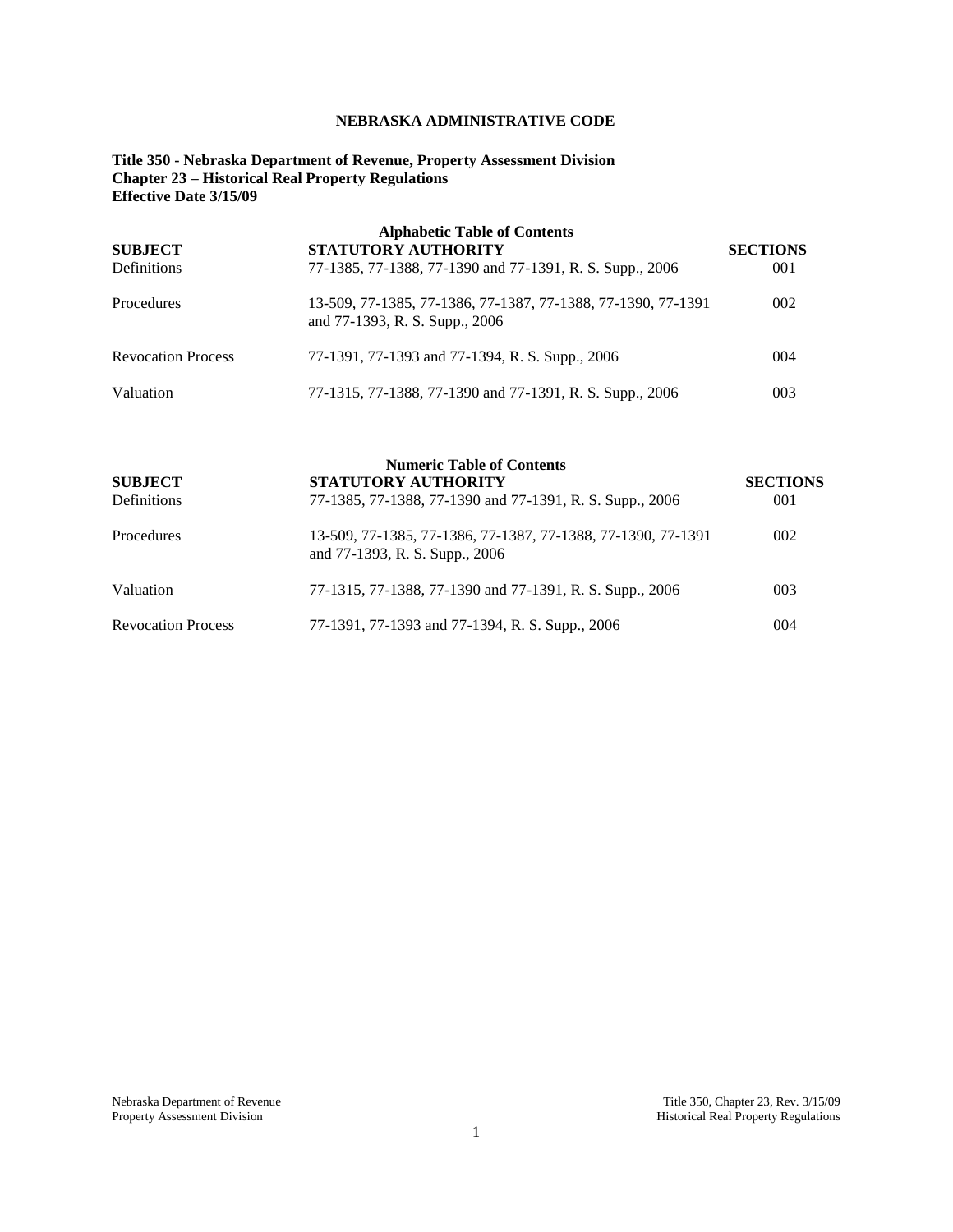## **Title 350 - Nebraska Department of Revenue, Property Assessment Division Chapter 23 – Historical Real Property Regulations**

#### REG-23-001 DEFINITIONS

001.01 Base value shall mean the assessed valuation of historically significant real property in the assessment year the preliminary certificate of rehabilitation was issued last certified by the assessor pursuant to Neb. Rev. Stat. Section 13-509 or as finally determined if appealed.

001.02 Historically significant property shall mean real property that is:

001.02A Listed in the National Register of Historic Places;

001.02B Located within a district listed in the National Register of Historic Places that has been determined to be historically significant as determined by the State Historic Preservation Officer;

001.02C Property that has been individually designated as historically significant pursuant to a local landmark ordinance or resolution that has been approved by the State Historic Preservation Officer; or

001.02D Located within a district designated pursuant to a local landmark ordinance or resolution approved by the State Historic Preservation Officer and that is historically significant as determined by the State Historic Preservation Officer.

001.03 Final Certificate of Rehabilitation shall mean a certificate issued by the State Historic Preservation Officer determining that the rehabilitation of a property meets the Standards for Rehabilitation described in 36 C.F.R. 67.7, as such regulation existed on January 1, 2005.

001.04 Preliminary Certificate of Rehabilitation shall mean a certificate issued by the State Historic Preservation Officer determining that a property is qualified for historic preservation valuation, the proposed rehabilitation meets the Standards for Rehabilitation described in 36 C.F.R. 67.7, as such regulation existed on January 1, 2005 and the proposed rehabilitation is a substantial rehabilitation.

001.05 Substantial Rehabilitation shall mean interior or exterior rehabilitation work that preserves the historically significant real property in a manner that significantly improves its condition and costs an amount equal to or greater than twenty-five percent of the assessed valuation of the property as certified by the assessor and contained in the application for a preliminary certificate of rehabilitation filed with the State Historic Preservation Officer.

001.06 Historically significant valuation period is the eight assessment years following the issuance of the final certificate of rehabilitation by the State Historic Preservation Officer, beginning in the assessment year following the issuance of the final certificate.

001.07 Actual value phase in period is the four years immediately following the conclusion of the historically significant valuation period.

(Neb. Rev. Stat. Sections 77-1385, 77-1388, 77-1390, and 77-1391, R. S. Supp., 2006.)

### REG 23-002 PROCEDURES

002.01 The determination of the status of a property as historically significant, the issuance of a preliminary certificate of rehabilitation and the issuance of a final certificate of rehabilitation is made by the State Historic Preservation Officer, following application by the property owner.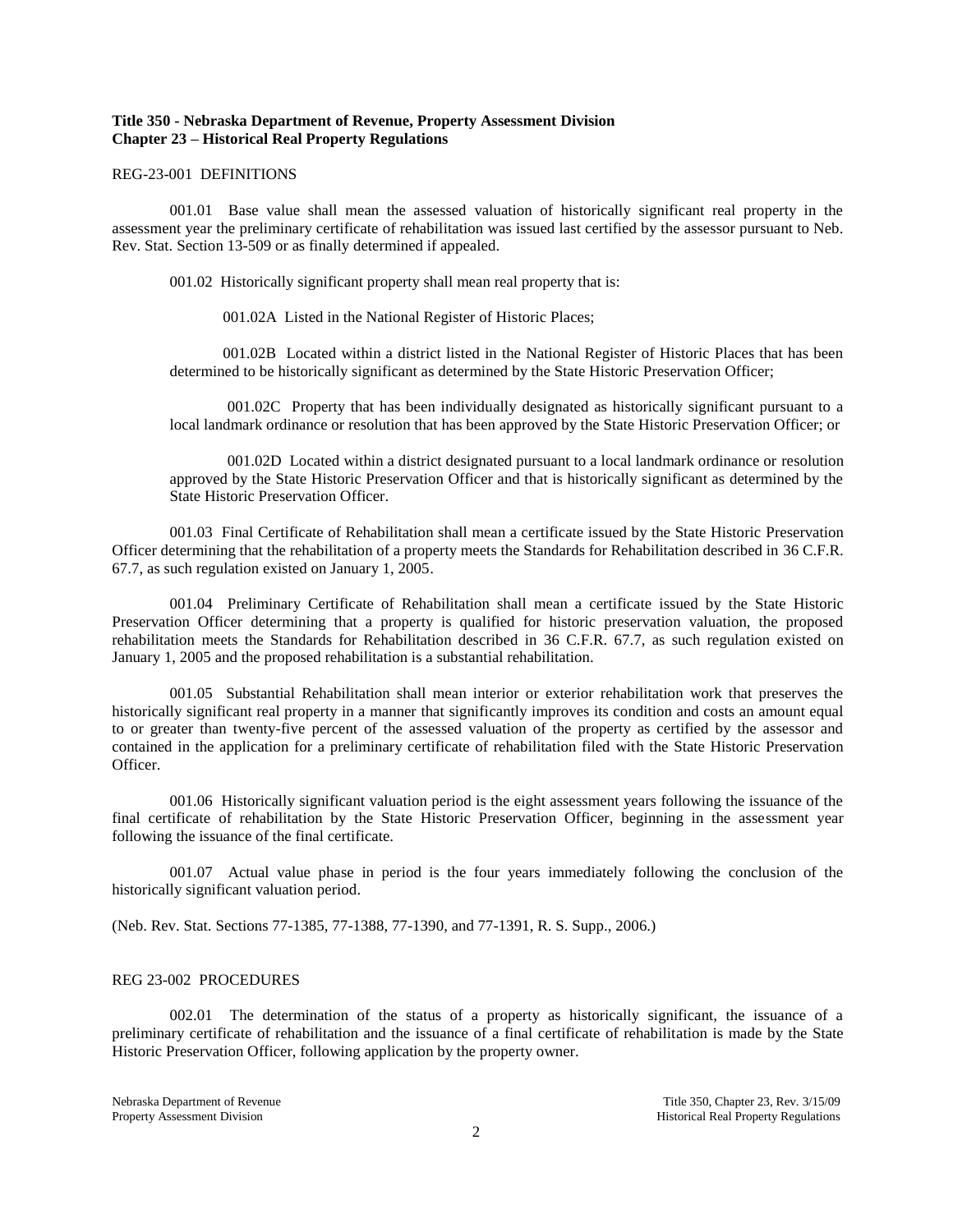002.02 To be considered historically significant property, the property owner must apply to the State Historic Preservation Officer on a form prescribed by the State Historic Preservation Officer, pursuant to Neb. Rev. Stat. Section 77-1387. If the property is recognized by the State Historic Preservation Officer as historically significant, the owner may apply for a preliminary certificate of rehabilitation.

002.03 To obtain a preliminary certificate of rehabilitation, the owner of the property must apply to the State Historic Preservation Officer on a form prescribed by the State Historic Preservation Officer, pursuant to Neb. Rev. Stat. Section 77-1388. The property owner must obtain from the county assessor a written certification of the base value of the real property that was last certified pursuant to Neb. Rev. Stat. Section 13-509 or as finally determined on appeal.

002.03A The certification issued by the assessor must be in writing and be signed by the assessor.

002.03B If the request for the certification of the base value is received by the assessor prior to August 20, the certified base value will be for the previous assessment year. If the request is received after August 20, the certified base value will be for the current assessment year.

002.03C If the preliminary certificate of rehabilitation is granted by the State Historic Preservation Officer, a copy of the preliminary certificate shall be provided to the assessor by the State Historic Preservation Officer within seven days of the issuance of the certificate.

002.03D If the property receives a final certificate of rehabilitation, the value certified by the assessor as for the purposes of the application for a preliminary certificate will be the base value of the property for assessment purposes.

002.04 To obtain a final certificate of rehabilitation, the owner of the property must provide information to the State Historic Preservation Officer regarding the completion of the rehabilitation of the property pursuant to Neb. Rev. Stat. Section 77-1390. If the final certificate of rehabilitation is issued, the State Historic Preservation Officer shall provide a copy of the certificate to the assessor within seven days of its issuance.

002.05 Upon the issuance of the final certificate of rehabilitation, the assessor shall value the property at its base value, beginning in the assessment year following the receipt of the final certificate by the assessor.

(Neb. Rev. Stat. Sections 13-509, 77-1385, 77-1386, 77-1387, 77-1388, 77-1390, 77-1391 and 77-1393, R.S. Supp., 2006.)

#### REG 23-003 VALUATION

003.01 The base valuation for historically significant property is the value for the property last certified by the assessor at the time of the property owner's application for a preliminary certificate of rehabilitation from the State Historic Preservation Officer.

003.01A The property owner shall contact the assessor to obtain a certification of the last certified value at the time of the application for a preliminary certificate of rehabilitation. Such certification shall be provided in writing to the property owner, who will attach it to the application filed with the State Historic Preservation Officer.

003.01B If the request for a certification of the base value is received by the assessor prior to August 20, the value certified by the assessor would be the value certified by the assessor for the prior year. If the request for the certified value is received by the assessor after August 20, the certified value will be for the current valuation year.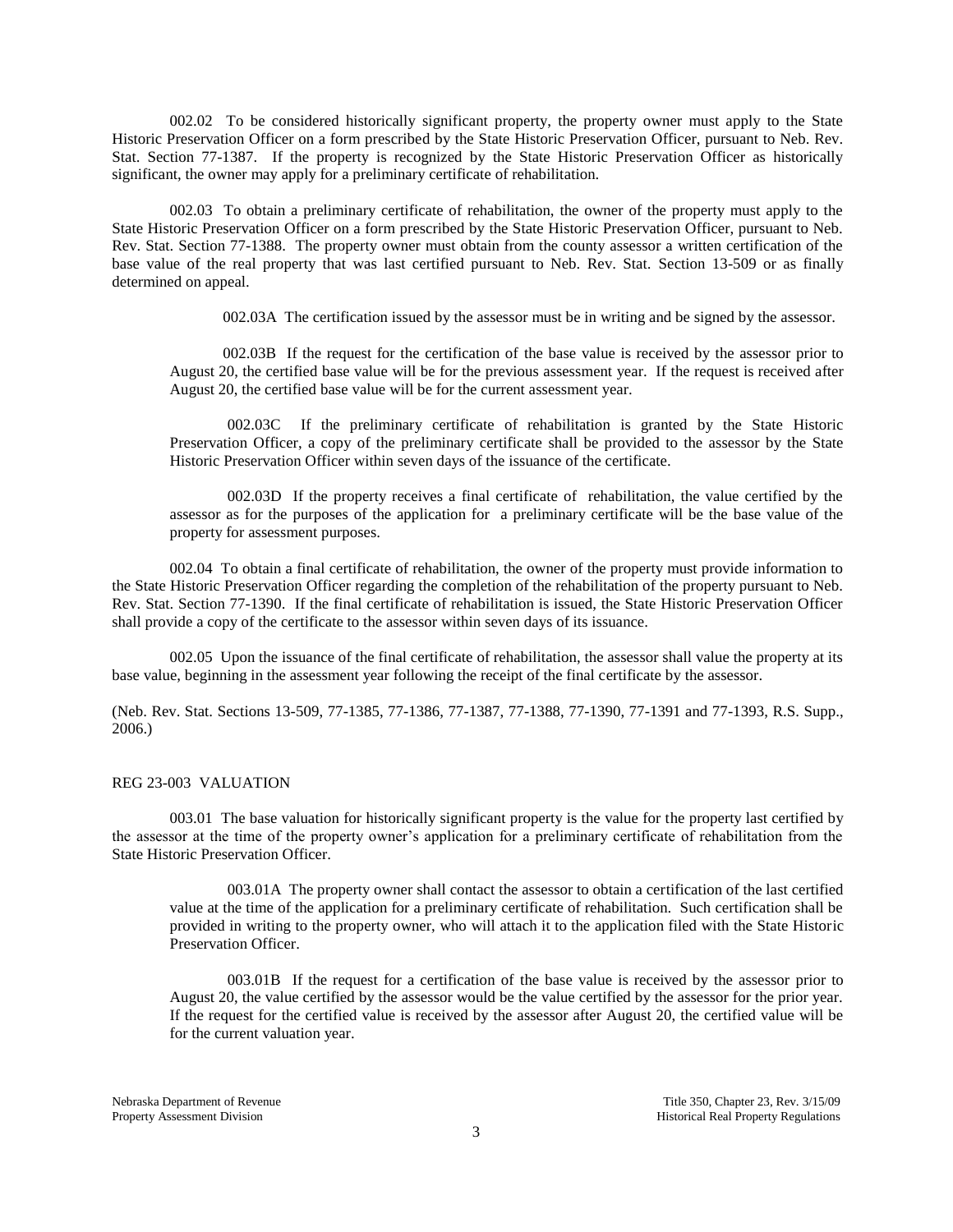003.01C When the assessor receives a request for a certified value from a property owner for the purposes of an application for a preliminary certificate of rehabilitation, he or she shall note the base value in the record file for the property so that in the event a final certificate of rehabilitation is issued, the assessor shall have a record of the base value to be applied.

003.02 Until the assessor receives a copy of a final certificate of rehabilitation from the State Historic Preservation Officer, the property shall be valued at its actual value each year.

003.03 The issuance of a final certificate of rehabilitation by the State Historic Preservation Officer shall trigger the application of the base valuation. When a final certificate is issued for the property, the State Historic Preservation Officer shall send a copy to the assessor within seven days of the issuance of the certificate.

003.03A Upon receipt of the final certificate of rehabilitation, the assessor shall apply the base value to the property in the assessment year following the issuance of the final certificate of rehabilitation.

003.03B When the final certificate of rehabilitation is issued, the assessor shall value the property at no more than the base value for eight years, beginning in the assessment year following the issuance by the State Historic Preservation Officer of the final certificate of rehabilitation.

003.03C During the historically significant valuation period the property shall be assessed at no more than the base value, even if increases to the property's actual value occur, e.g. reappraisal or increased ordered by the Tax Equalization and Review Commission.

003.03D During the historically significant valuation period, if the property's actual value declines below the base value, it shall be assessed at it's actual value for that particular year, and at such time the actual value increases the property shall be assessed at no more than the base value.

003.03E The assessor shall determine the actual value of the property each year and maintain both the actual value and certified base value for the property in his or her records. The base value is used for taxation purposes during the historically significant valuation period. The base value and a portion of the actual value are used during the actual value phase-in period.

003.03F In the event that a final certificate of rehabilitation is revoked by the State Historic Preservation Officer, the property shall be assessed at its actual value in the assessment year following revocation.

003.04 After the historically significant valuation period has expired, the actual valuation for historically significant property shall be phased in over a four year period as follows:

003.04A In the first year of the phase-in, the assessed valuation shall be the base value plus twenty–five (25) percent of the difference between the base value and the actual value of the property.

003.04B In the second year of the phase-in, the assessed valuation shall be the base value plus fifty (50) percent of the difference between the base value and the actual value of the property.

003.04C In the third year of the phase-in, the assessed valuation shall be the base value plus seventy-five (75) percent of the difference between the base value and the actual value of the property.

003.04D In the fourth year of the phase-in, the assessed valuation of the property shall be its actual value.

003.05 Example of assessment process.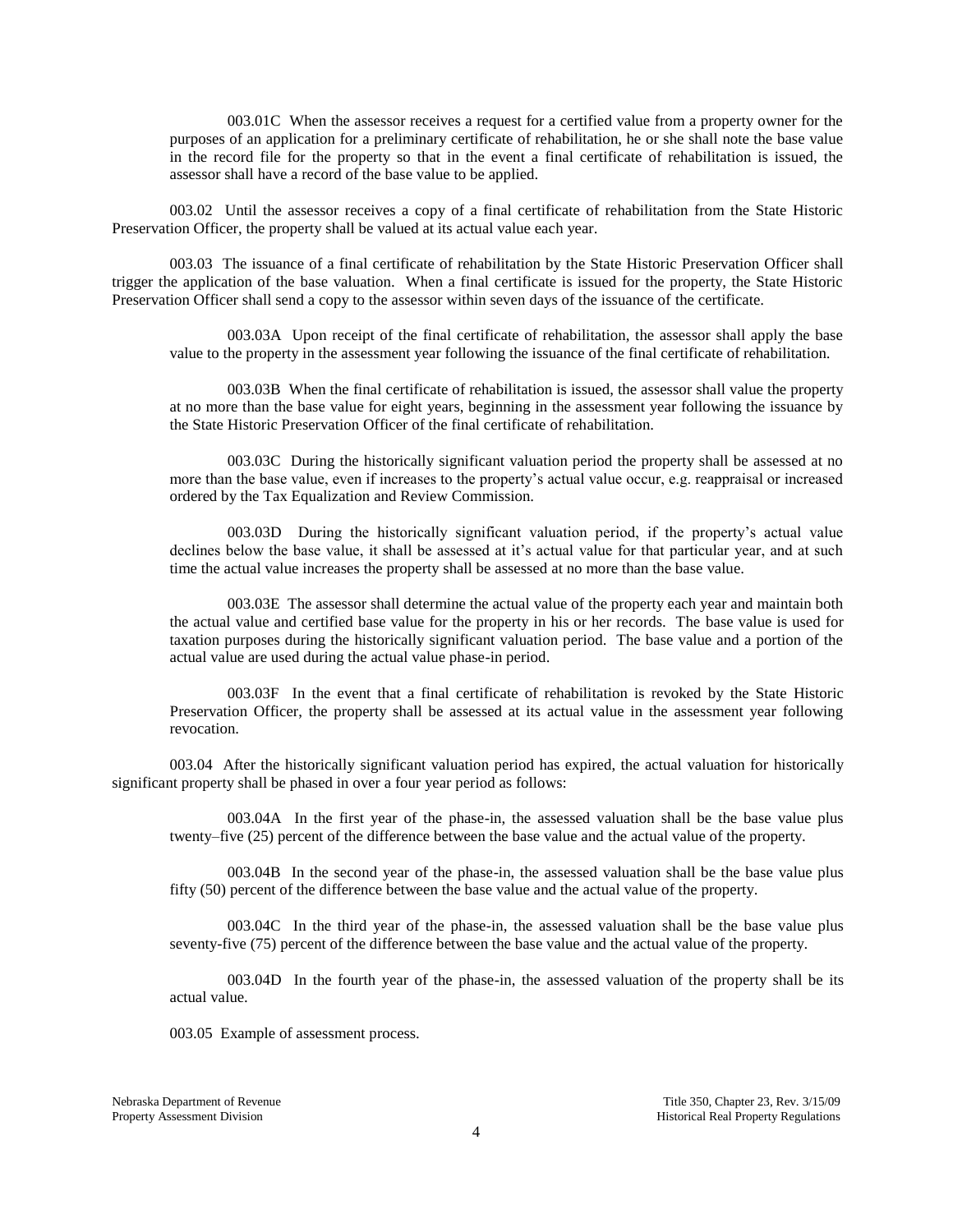Year 1—Assessor certifies a base value of \$50,000.00 for a property on the National Register of Historic Places.

Year 2—Assessor values property on January 1 at \$60,000.00 and the property owner applies for and obtains a preliminary certificate of rehabilitation in June from the State Historic Preservation Officer. Renovation begins on the property.

Year 3—Assessor values property on January 1 at \$65,000.00. Renovation continues on the property.

Year 4—Assessor values property on January 1 at \$65,000.00 but also applies a 10% increase ordered by the Tax Equalization and Review Commission. The assessed value of the property is now \$71,500.00. The renovation work is completed and a final rehabilitation certificate is issued by the State Historic Preservation Officer.

Years 5-12—Assessor values the property at no more than \$50,000.00 (base value from year one). (The assessor shall determine the actual value of the property each year and maintain records for both the actual value and certified base value for the property.)

Year 13—Assessor values property at base value plus 25% of the difference between the base value and actual value. If actual value is  $$140,000.00$ , then the assessed value for this year should be  $$72,500.00$ . (\$50,000.00 base value +  $$22,500.00 (140,000.00 - 50,000.00 = 90,000.00 \times .25 = 22,500.00) = $72,500.00.$ 

Year 14—Assessor values property at base value plus 50% of the difference between the base value and actual value. If actual value is still \$140,000.00, then the assessed value for this year should be \$95,000.00

Year 15—Assessor values property at base value and actual value. If actual value has increased to \$150,000.00, then the assessed value for this year should be \$125,000.00.

Year 16—Assessor values the property at its full actual valuation of \$150,000.00.

003.06 Whenever the assessed valuation changes for historically significant property, a notice of valuation change is required to be issued by the assessor. For example, when the assessed valuation of the property changes from actual value to base value following the issuance of a final certificate of rehabilitation, the assessor shall issue a notice of valuation change as required by Neb. Rev. Stat. Section 77-1315. During the period in which the property is assessed at its base value with no change, a notice of valuation change is not required. If the actual value of the property declines and is less than the base value, a valuation change notice is required. If the actual value of the parcel subsequently increases, the value of the property shall go back to the base value and a notice of valuation change is required. A notice of valuation change is required if the final certificate of rehabilitation is revoked and the property assessed value changes from the base value to actual value. Notice of valuation change shall be required in each year of the four year period in which the assessed value of the property goes from the base value to actual value.

003.07 The assessed valuation for historically significant property may be protested in the same manner as other real property pursuant to Neb. Rev. Stat. Section 77-1502

(Neb. Rev. Stat. Sections 77-1315, 77-1388, 77-1390 and 77-1391, R.S. Supp., 2006.)

### REG 23-004 Revocation

004.01 A final certificate of rehabilitation for an historically significant property may be revoked by the State Historic Preservation Officer if the rehabilitation of the property has not been made in accordance with the standards described in 36 C.F.R. 67.7, as such regulation existed on January 1, 2005, the property is determined to be no longer of historical significance to a qualified historic district, or no longer possesses the qualifications for listing in the National Register of Historic Places.